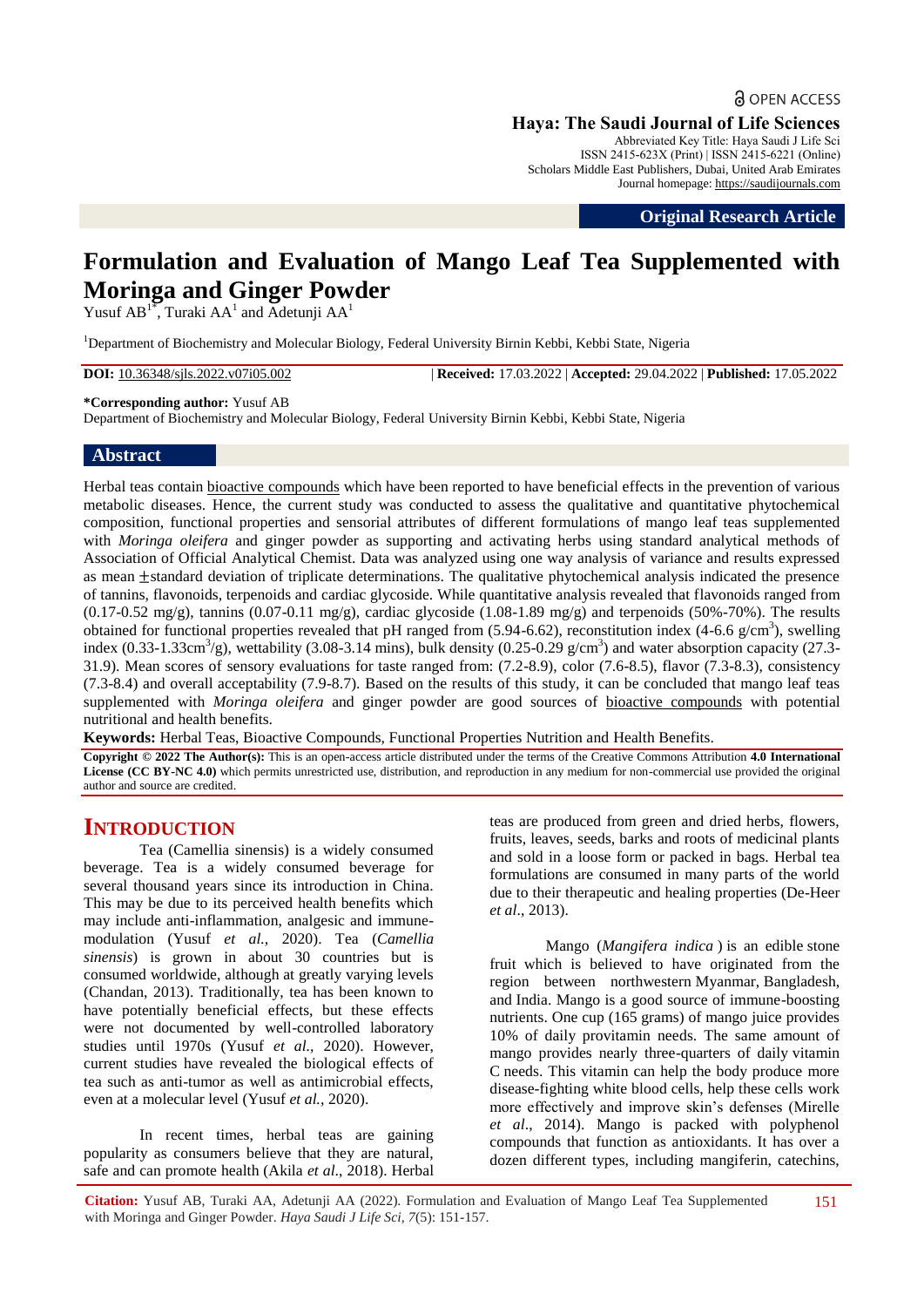anthocyanins, quercetin, kaempferol, rhamnetin, benzoic acid and many others. Amongst the polyphenols, mangiferin has gained the most interest and is sometimes called a "super antioxidant" (Cui *et al.*, 2012).

Moringa, native to parts of Africa and Asia, is the sole genus in the flowering plant family Moringaceae. The name is derived from *murungai*, the Tamil word for drumstick, and the plant is commonly referred to as the drumstick tree (Singh, 2019). It contains thirteen species from tropical and subtropical climates that range in size from tiny herbs to massive trees (Dadamouny *et al*., 2016). Moringa species grow quickly in many types of environments. The most widely cultivated species is *[Moringa oleifera](https://en.wikipedia.org/wiki/Moringa_oleifera)*, native to the foothills of the Himalayas in India, a multipurpose tree cultivated throughout the tropics and marketed as a dietary supplement (Dadamouny *et al*., 2016). An important factor that account for the medicinal use of *Moringa oleifera* is that it is a reservoir of antioxidants and antibiotics (Ahmad *et al.*, 2014).

Ginger (*Zingiber officinale*) is a [flowering](https://en.wikipedia.org/wiki/Flowering_plant)  [plant](https://en.wikipedia.org/wiki/Flowering_plant) whose [rhizome](https://en.wikipedia.org/wiki/Rhizome) or root, is widely used as [spice](https://en.wikipedia.org/wiki/Spice) and [folk medicine](https://en.wikipedia.org/wiki/Folk_medicine) (U[SNCCIH,](https://en.wikipedia.org/wiki/National_Center_for_Complementary_and_Integrative_Health) 2016). Ginger originated from [Southeast Asia.](https://en.wikipedia.org/wiki/Maritime_Southeast_Asia) It is true [cultigens](https://en.wikipedia.org/wiki/Cultigen) and does not exist in its wild state (Ravindran, 2016). Ginger is a very popular spice used worldwide; whether it is used to spice up meals, or as a medicine, the demand for ginger all over the world has been consistent throughout history (Ravindran, 2016). Ginger can be used for a variety of food or medicine items such as vegetables, candy, soda, pickles, and alcoholic beverages (Nair, 2019). Ginger has a very long history of use in various forms of traditional and alternative medicine. It's been used to aid digestion, reduce nausea, and help fight the flu and common cold, to name a few of its purposes (Ravindran, 2016). Gingerol is the main bioactive compound in ginger. It's responsible for much of ginger's medicinal properties. Gingerol has powerful anti-inflammatory and [antioxidant](https://www.healthline.com/nutrition/antioxidants-explained) effects (Wang *et al.*, 2014). It may help reduce [oxidative stress,](https://www.healthline.com/health/oxidative-stress) which is the result of having an excess amount of free radicals in the body (Wang *et al.*, 2014).

## **MATERIALS AND METHODS**

## **Procurement of Ingredients and Authentication**

The Mango and Moringa leaves were obtained in Kalgo Town, Kalgo local government, Kebbi State, while the ginger was purchased from local retailers in Kalgo market, Kebbi State, Nigeria and all the materials were authenticated by the Department of Plant Science and Biotechnology, Kebbi State University of Science and Technology, Nigeria.

#### **Sample Processing and Composite Blend**

Mango leaves, Moringa leaves and Ginger were sorted manually to remove damage and disease ones. The leaves were washed to remove the dirt and

soaked in 1% normal saline (NaCl) for 5minutes to get rid of microbes. The ginger was peeled and cut into thin slices. The leaves were shade dried to avoid loss of nutrients. Then the sample leaves and sliced ginger were grounded and sieve using 0.5mm pore sieve and stored in air tight container.

|             |               | Formulation. | Table-1: Percentage Proportion of Ingredients in the |  |
|-------------|---------------|--------------|------------------------------------------------------|--|
| ingredients | a1            | a2           | a3                                                   |  |
| Mango leaf  | $160^{\circ}$ | 40           | 100                                                  |  |

Moringa leaf  $\begin{array}{|c|c|c|} \hline 30 & 30 \\ \hline \end{array}$ 

#### **Preparation of Herbal Tea Infusion**

Ginger 10 30

The mango herbal tea was prepared by infusing tea bag which contained 3g of the composite blend in 150cm<sup>3</sup> boiling water for 3 minutes (Yusuf *et al.*, 2020)

#### **METHODS**

Phytochemicals evaluation of the blends was carried out using standard procedures as described by El-Olemy *et al.*, 2004. The procedure for the evaluation of various phytoconstituents is stated below:

#### **Test for tannins**

To the sample  $(0.5cm<sup>3</sup>)$ , 1cm<sup>3</sup> of distilled water was added and stirred. Few drops of 10% ferric chloride reagent were also added. Blue color indicates presence of Gallic tannins and green black color indicates presence of catecholic tannins.

#### **Test for saponnins**

The extract was shaken with little quantity of distilled water. Foaming or frothing which persisted for about ten minutes or on warming was taken as evidence for presence of saponins.

#### **Test for flavonoids (alkaline reagent test)**

The sample  $(5cm<sup>3</sup>)$  was treated with  $(5cm<sup>3</sup>)$ 10% sodium hydroxide solution. Formation of intense or creamy yellow color indicates the presence of flavonoids.

## **Test for trepenoids (salkowski test)**

The samples  $(5cm<sup>3</sup>)$  was mixed with  $2cm<sup>3</sup>$ chloroform and  $3cm<sup>3</sup>$  concentrated  $H<sub>2</sub>SO<sub>4</sub>$  was carefully added to form a layer. A reddish brown coloration shows the presence of terpenoids.

## **Test for cardiac glycosides (keller-killani test)**

The sample  $(5cm<sup>3</sup>)$  was treated with  $2cm<sup>3</sup>$ glacial acetic acid and one drop of ferric chloride solution. A brown ring appears at the interface, while in the acetic acid layer, a greenish ring may appear which confirms presence of cardiac glycosides.

#### **Test for anthraquinones (borntragers test)**

Extract  $(0.5g)$  was shaken with  $10cm<sup>3</sup>$  of chloroform for 5 minutes. The extract was filtered and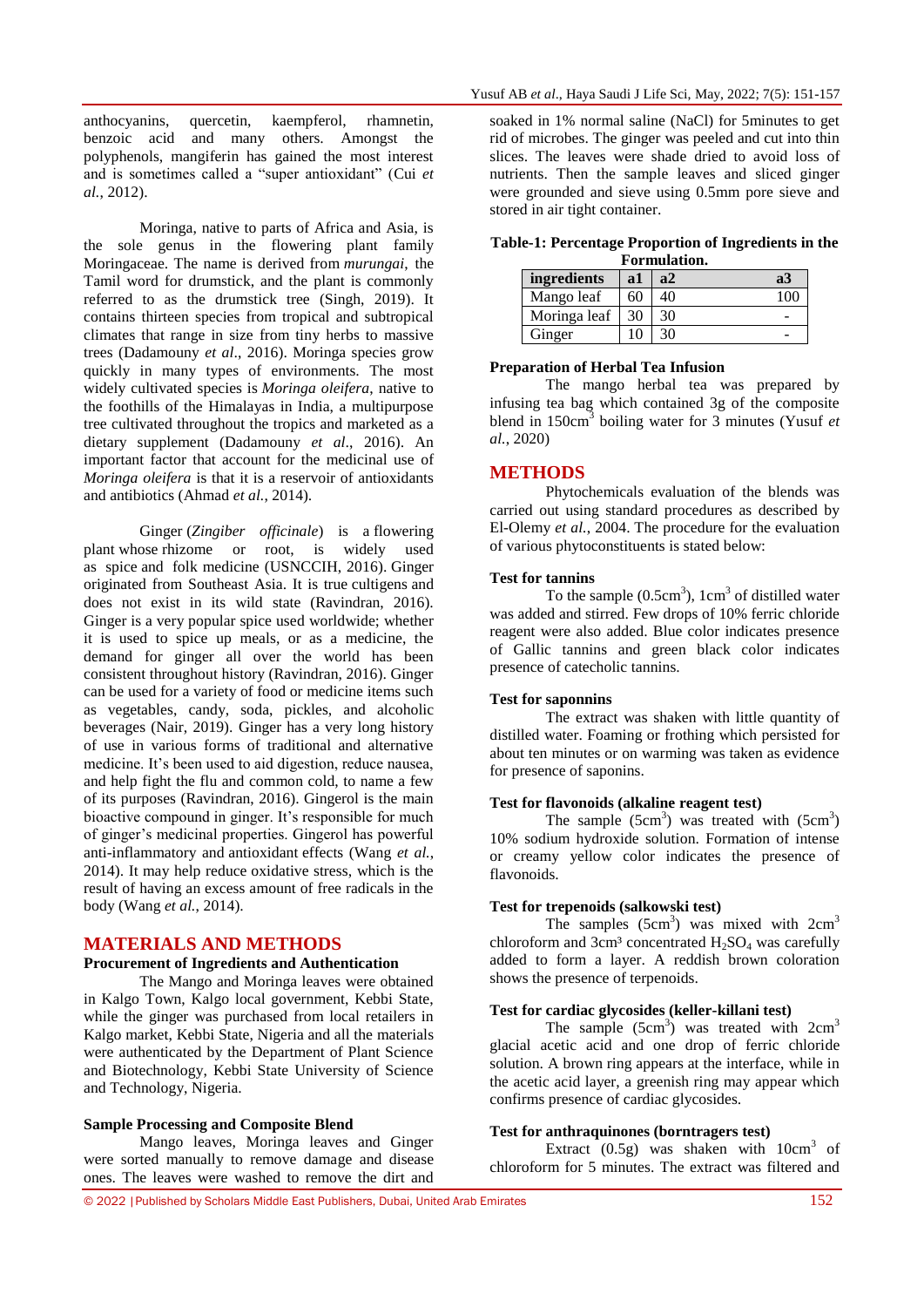equal volume of ammonia was added and shaken. A bright pink color indicates the presence of free anthraquinones.

#### **Test for alkaloids**

To the sample (0.5g), 1% aqueous hydrochloric acid  $(3cm<sup>3</sup>)$  was added and stirred on a steam bath. This was filtered and filtrate (1cm<sup>3</sup>) was treated with a few drops of hager's reagent. The reaction was observed for the formation of precipitate which indicates the presence of alkaloids.

#### **Determination of Total Flavonoids**

 $2cm<sup>3</sup>$ of 2% AlCl<sub>3</sub> in ethanol was mixed with 2cm<sup>3</sup> of varying concentrations of the standard (0.1-1.0mg/cm<sup>3</sup> ), in methanol. The extract at a concentration of  $2 \text{cm}^3$  of  $1 \text{mg/cm}^3$  was also mixed with the 2% AlCl<sub>3</sub> in ethanol. The absorbance was measured at 420 nm after one hour incubation at room temperature. Similar concentrations of quercetin, the positive control were used. The total flavonoid content was calculated as mg quercetin equivalent /g (QE) of extract (Miliauskas *et al.,* 2004).

## **Determination of Total Tannins**

To  $1 \text{cm}^3$  of extract  $(1 \text{mg/cm}^3)$  and standard solution of tannic acid (10-150  $\mu$ g/cm<sup>3</sup>) was made up to  $7.5cm<sup>3</sup>$  with distilled water. Then  $0.5cm<sup>3</sup>$  Folin-Denis reagent and  $1 \text{cm}^3$  of 7.5 %  $\text{Na}_2\text{CO}_3$  solution were added. The volume was made up to  $10 \text{cm}^3$  with distilled water and absorbance was measured at 700nm. The total tannin content was expressed as mg of Tannic Acid equivalent /g (TAE) of extract (Polshettiwar *et al.,* 2007).

### **Determination of Cyanogenic Glycoside**

Cyanogenic glycoside quantitative determination methodology used in this research is that by Chukwuma *et al.*, 2016. The sample was weighed into a 250 cm<sup>3</sup> round bottom flask and about 200 cm<sup>3</sup> of distilled water was added to one gram of each dry wood powder sample and allowed to stand for 2 hours for autolysis to occur. Full distillation was carried out in a  $250 \text{ cm}^3$  conical flask containing  $20 \text{ cm}^3$  of  $2.5\%$  NaOH (sodium hydroxide) in the sample after adding an antifoaming agent (tannic acid). Cyanogenic glycoside  $(100 \text{ cm}^3)$ ,  $8 \text{ cm}^3 \text{ of } 6 \text{ M}$  NH<sub>4</sub>OH (ammonium hydroxide), and  $2 \text{ cm}^3$  of 5% KI (potassium iodide) were added to the distillate(s), mixed, and titrated with  $0.02$  M AgNO<sub>3</sub> (silver nitrate) using a microburette against a black background. Turbidity which was continuous indicates the end point.

Content of cyanogenic glycoside in the sample was calculated as;



#### **Determination of Terpenoids**

Dried plant extract 100mg (wi) was taken and soaked in 9cm<sup>3</sup> of ethanol for 24 hour (Indumathi *et al.,* 2014). The extract after filtration, was extracted with 10cm<sup>3</sup> of petroleum ether using separating funnel. The ether extract was separated in pre-weighed glass vials and waited for its complete drying (wf). Ether was evaporated and the yield (%) of total terpenoids contents was measured by the formula.  $(wi-wf/wi\times100)$ .

#### **Water absorption capacity (WAC) determination**

From the ground sample, 1g was weighed into conical graduated centrifuge tubes of known weights and mixed with 10cm<sup>3</sup> of distilled water for one minute with a glass rod. The tubes were centrifuged at 5000 rpm for 30 min. The volume of free water (the supernatant) was discarded and each tube together with its content was reweighed as water absorbed per gram of sample. The gain in mass was the water absorption capacity of the flour sample. The volume difference represents the volume of water absorbed by 1g of the test sample. Absorption capacity is expressed in grams of water absorbed per gram of sample (Onwuka, 2005).

$$
WAC = \frac{Density of water \times Volume absorbed}{Weight of sample}
$$

#### **Reconstitution index (RI)**

From the ground sample, five grams of each sample was dissolved in  $50 \text{cm}^3$  of boiling water. The mixture was agitated for 90 seconds and then transferred into a  $50 \text{cm}^3$  graduated cylinders and the volume of the sediment was recorded after settling for 30 minutes (Onwuka, 2005).

 $RI(g/ml) = \frac{vol}{W}$ 

## **P <sup>H</sup> measurement**

The  $P<sup>H</sup>$  of the samples was determined according to the method of Mathew *et al*., 2015. The samples (10%W/V) were suspended in distilled water.

The suspension was mixed thoroughly in a  $100 \text{cm}^3$  beaker before the  $P^H$  is taken. This was repeated three times and the average was calculated (Mathew *et al.*, 2015).

#### **Swelling index (SI) determination**

The method as described by Onwuka, 2005 was used in the determination of the swelling index. Three gram portions (dry basis) of each sample were transferred into clean, dry, graduated  $(50 \text{cm}^3)$  cylinders. The samples were gently leveled and the volumes noted. Distilled water  $(30cm<sup>3</sup>)$  was added to each sample. The cylinder was swirled and allowed to stand for 60 min while the change in volume (swelling) was recorded every 15min. The ratio of the initial volume to the final volume was taken as the swelling index.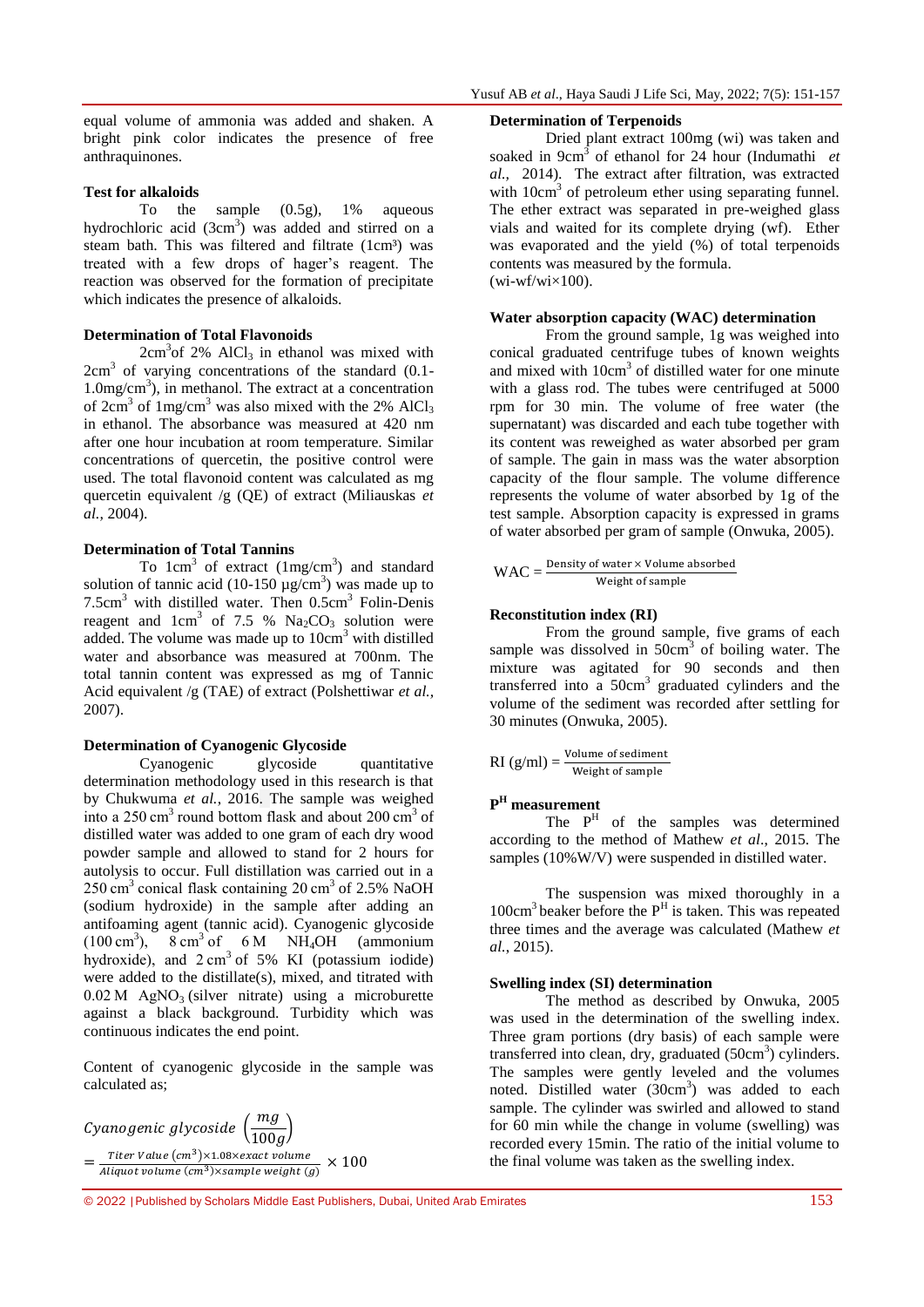## **Wettability**

Triplicate samples were weighed and in each case, 1.00 g was introduced into a  $25 \text{ cm}^3$  measuring cylinder with a diameter of 1cm and a finger was placed over the end of the cylinder. The mixture was inverted and clamped at a height of 10cm from the surface of a  $250 \text{ cm}^3$  beaker containing 100  $\text{cm}^3$  of distilled water. The finger was removed to allow the test material to be dumped. In this case, the wettability was taken as the time required for the sample to become completely wet (AOAC, 2006).

## **Bulk density**

Bulk density was determined as described by Mathew *et al.*, 2015. The bulk density  $(g/cm^3)$  was calculated as weight of sample (g) divided by volume  $(cm<sup>3</sup>)$  of sample.

Bulk density ( $\frac{g}{\sqrt{g}}$  $\frac{g}{cm^3}$ ) =  $\frac{W}{Vg}$ V

## **RESULTS AND DISCUSSION**

## **SENSORY EVALUATION**

The mango leaf tea supplemented with moringa and ginger powder samples were presented to 15 semi-trained panelists using the method described by Mathew *et al*., 2015. The panelists was asked to indicate their observations using a 9 point hedonic scale for attributes like colour, texture, aroma, mouth feel, taste, flavor and overall acceptability. Mean scores of sensory evaluation were expressed as: 9- Like extremely, 8- Like very much, 7- Like, 6-Like slightly, 5- Neither like nor dislike, 4- Dislike slightly, 3- Dislike moderately, 2- Dislike and 1- Dislike extremely respectively.

## **STATISTICAL TOOL**

Values were analyzed statistically using Instant statistical software (Sandiago USA). Values were presented as mean  $\pm$  standard deviation. Data obtained was one-way analysis of variance (ANOVA). Significant difference was established at *P*< 0.05.

|  | Table-2: Phytoconstituents of the Formulated Teas |  |  |  |  |
|--|---------------------------------------------------|--|--|--|--|
|  |                                                   |  |  |  |  |

| <b>Phytochemicals</b> | A <sub>1</sub> | A <sub>2</sub> | $\mathbf{A}3$ |
|-----------------------|----------------|----------------|---------------|
| <b>Tannins</b>        |                |                |               |
| Saponins              |                |                |               |
| Flavonoids            |                |                |               |
| Trepenoids            |                |                |               |
| Cardiac Glysocides    |                |                |               |
| Anthraquinones        |                |                |               |
| Alkaloids             |                |                |               |

 $(+=Detected; -=Not detected).$ 

**Table-3: Quantitative Value of Phytoconstituents of the Formulated Teas**

| Phytochemicals | $\mathbf{A1}$         | A2                    | A <sub>3</sub>       |
|----------------|-----------------------|-----------------------|----------------------|
| Flavonoids     | $0.17^{\circ}$ ± 0.01 | $0.37^{\circ}$ ± 0.15 | $0.52^{\circ}$ ±0.10 |
| <b>Tannins</b> | $0.09^a \pm 0.01$     | $0.07^{\circ}$ + 0.01 | $0.11^{\circ}+0.02$  |
| Glycosides     | $1.89^b + 0.1$        | $1.86^b \pm 0.15$     | $1.08^b \pm 0.20$    |
| Terpenoids     | $70^{\circ}$ ± 2.00   | $50^\circ \pm 1.00$   | $60^{\circ}$ ± 2.00  |

Values are mean  $\pm$  standard deviation of triplicate determinations, values bearing same

superscript in a row are not significantly different at *P*>0.05.

| Table-4: Functional Froperies of the Formulated Teas |                     |                           |                     |  |  |  |  |  |  |
|------------------------------------------------------|---------------------|---------------------------|---------------------|--|--|--|--|--|--|
| <b>Functional Property</b>                           | $\mathbf{A1}$       | A2                        | A <sub>3</sub>      |  |  |  |  |  |  |
| pH                                                   | $6.49^{\circ}+0.1$  | $6.62^{\mathrm{a}} + 0.1$ | $5.91^{\circ}+0.15$ |  |  |  |  |  |  |
| <b>Reconstitution Index</b>                          | $4.00^{b}+1.0$      | $6.00^{b} + 1.0$          | $6.60^{b} + 0.2$    |  |  |  |  |  |  |
| Swelling Index                                       | $0.33^{\circ}+0.1$  | $0.66^{\circ}+0.2$        | $1.33^{\circ}+0.1$  |  |  |  |  |  |  |
| Wettability                                          | $3.11^{\circ}+0.15$ | $3.52^a + 0.2$            | $3.14^a + 0.1$      |  |  |  |  |  |  |
| <b>Bulk Density</b>                                  | $0.29^b + 0.1$      | $0.25^b + 0.1$            | $0.25^b + 0.1$      |  |  |  |  |  |  |
| <b>Water Absorption Capacity</b>                     | $29.80^{\circ}+0.2$ | $27.27^{\circ}+0.25$      | $31.90^a + 0.1$     |  |  |  |  |  |  |

## **Table-4: Functional Properties of the Formulated Teas**

Values are mean  $\pm$  standard deviation of triplicate determinations, values bearing same

superscript in a row are not significantly different at *P*>0.05.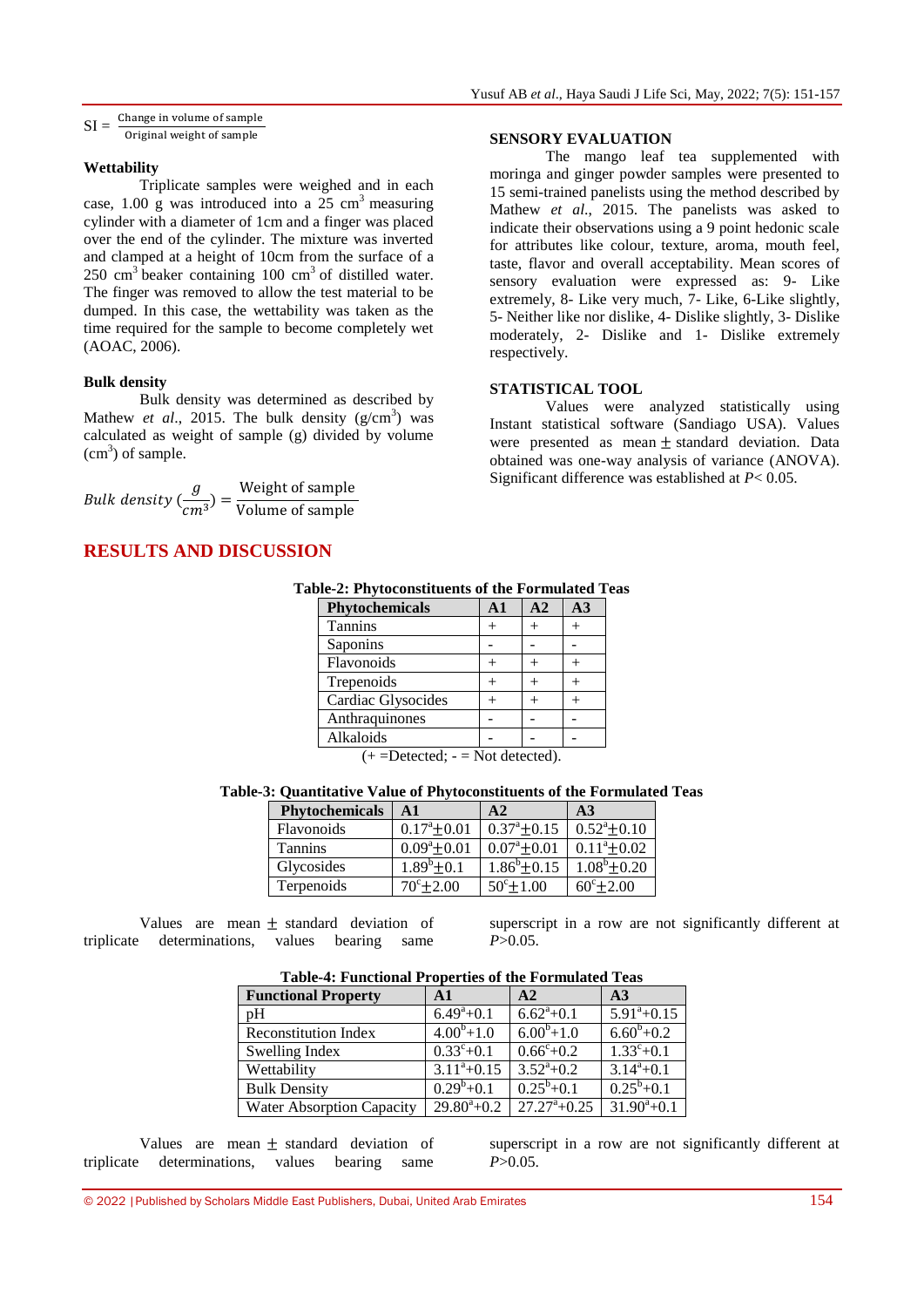| Table-5: Sensory attributes of the formulated Teas |                      |                      |                      |  |  |  |  |  |  |
|----------------------------------------------------|----------------------|----------------------|----------------------|--|--|--|--|--|--|
| <b>Sensory Test</b>                                | $\mathbf{A}$ 1       | A2                   | A <sub>3</sub>       |  |  |  |  |  |  |
| Color                                              | $8.40^{\circ} + 0.1$ | $8.70^{\circ}+0.1$   | $7.60^{\circ}$ ± 0.1 |  |  |  |  |  |  |
| Flavor                                             | $8.30^{\circ} + 0.2$ | $8.30^a + 0.2$       | $7.30^{\circ}+0.2$   |  |  |  |  |  |  |
| Taste                                              | $8.90^{b}$ + 0.1     | $8.70^{b} \pm 0.1$   | $7.20^b + 0.1$       |  |  |  |  |  |  |
| Consistency                                        | $8.40^{\circ}$ + 0.2 | $8.70^{\circ}$ + 0.2 | $7.30^a + 0.2$       |  |  |  |  |  |  |
| <b>Overall Acceptability</b>                       | $8.70^{\circ}$ + 0.1 | $8.70^{\circ}$ ± 0.1 | $7.90^{\circ}$ ± 0.1 |  |  |  |  |  |  |

Yusuf AB *et al*., Haya Saudi J Life Sci, May, 2022; 7(5): 151-157

Values are mean  $+$  standard deviation of triplicate determinations, values bearing same

superscript in a row are not significantly different at *P*>0.05.

| Table-6: Ranking of the Formulated Herbal Teas based on Selected Parameters |  |  |  |  |  |  |  |  |  |  |
|-----------------------------------------------------------------------------|--|--|--|--|--|--|--|--|--|--|
|-----------------------------------------------------------------------------|--|--|--|--|--|--|--|--|--|--|

| <b>Parameters</b>                | $\mathbf{A1}$  | A2 | A3             |
|----------------------------------|----------------|----|----------------|
| Flavonoid                        | 3              | 2  |                |
| Tannin                           | $\overline{2}$ | 3  |                |
| Trepenoid                        |                | 3  | $\overline{c}$ |
| Cardiac Glycoside                |                | 2  | 3              |
| Swelling Index                   |                | 2  | 3              |
| <b>Bulk Density</b>              | 2              |    |                |
| <b>Water Absorption Capacity</b> | 2              |    | 3              |
| Colour                           | $\overline{c}$ |    | 3              |
| Flavour                          | 1              |    | $\overline{c}$ |
| Taste                            |                | 2  | 3              |
| Consistency                      | 2              |    | 3              |
| <b>Overall Acceptability</b>     | 1              |    | $\mathfrak{D}$ |
| Total                            | 19             | 20 | 27             |

Most desirable (1), desirable (2) and least desirable (3)

## **DISCUSSION**

Phytochemical constituents are non-nutritive plant constituents that are considered beneficial to human health. The current study revealed that the tea under investigation contain some phytochemicals which are; tannins, flavonoids, terpenoids and cardiac glycosides. The quantitative determination of the phytochemicals revealed similar result to the investigation carried out by Orimadegun *et al.*, 2018. The quantity of flavonoids and tannins were higher in sample A3 than sample A1 and sample A2, this is due to higher percentage composition of the mango leaf in sample A3 while sample A1 has the highest quantity of cardiac glycosides and trepenoids which is as a result of the percentage composition of moringa leaves in sample A1. The presence of Terpenoids, Tannins and Flavonoids suggests the composite blend is a reservoir of antioxidants (Okoli *et al*., 2006).

The flavonoids exhibit the properties of hormone such as oestrogen, a hormone that might affect the risk of breast cancer. The growth of breast depends on estrogen. When an estrogen like substance replaces the body's natural oestrogens position, the substance can act as anti-estrogen. By acting in this way, flavonoids might help work against breast cancer that depends on estrogen for its growth (Ndamitso *et al.,*  2013). Cardiac glycoside have several uses among these uses are the increment of the output force of the heart and increase its rate of contraction by acting on the cellular sodium-potassium ATPase pump. Other

beneficial medical uses are as treatment for congestive heart failure and cardiac arrhythmias; however their relative toxicity prevents them from being widely used. These secondary metabolites also have a wide range of biochemical effects regarding cardiac cell function and have been suggested for use in cancer treatment (Ndamitso *et al.,* 2013).

Tannins were found to be present in all teas samples with the results of the qualitative evaluation. According to Shiavone *et al.* (2008), diets containing tannins at low dosages (0.15-0.20%) improve wellbeing. Tannins also have therapeutic effect on gastric and intestinal illness (Shiavone *et al.,* 2008). They also aid digestion, however, if tannins are ingested in excessive quantities, they inhibit absorption of minerals such as iron; this may lead to anemia over a long period of time (Bajaj, 2002). Tannins can cause regression of tumors but if used excessively over time they can also cause tumors in healthy tissues (Bajaj, 2002).

The result of the functional properties indicated that A3 recorded the highest value for reconstitution index, swelling index and water absorption capacity while A2 recorded the highest value for pH and wettability. However, there was no significant difference (p>0.05) in the listed parameters among all the samples. All samples recorded low swelling index. This may due to the ingredients in the composite blends. It is pertinent to note that high swelling index implies that high amount of water would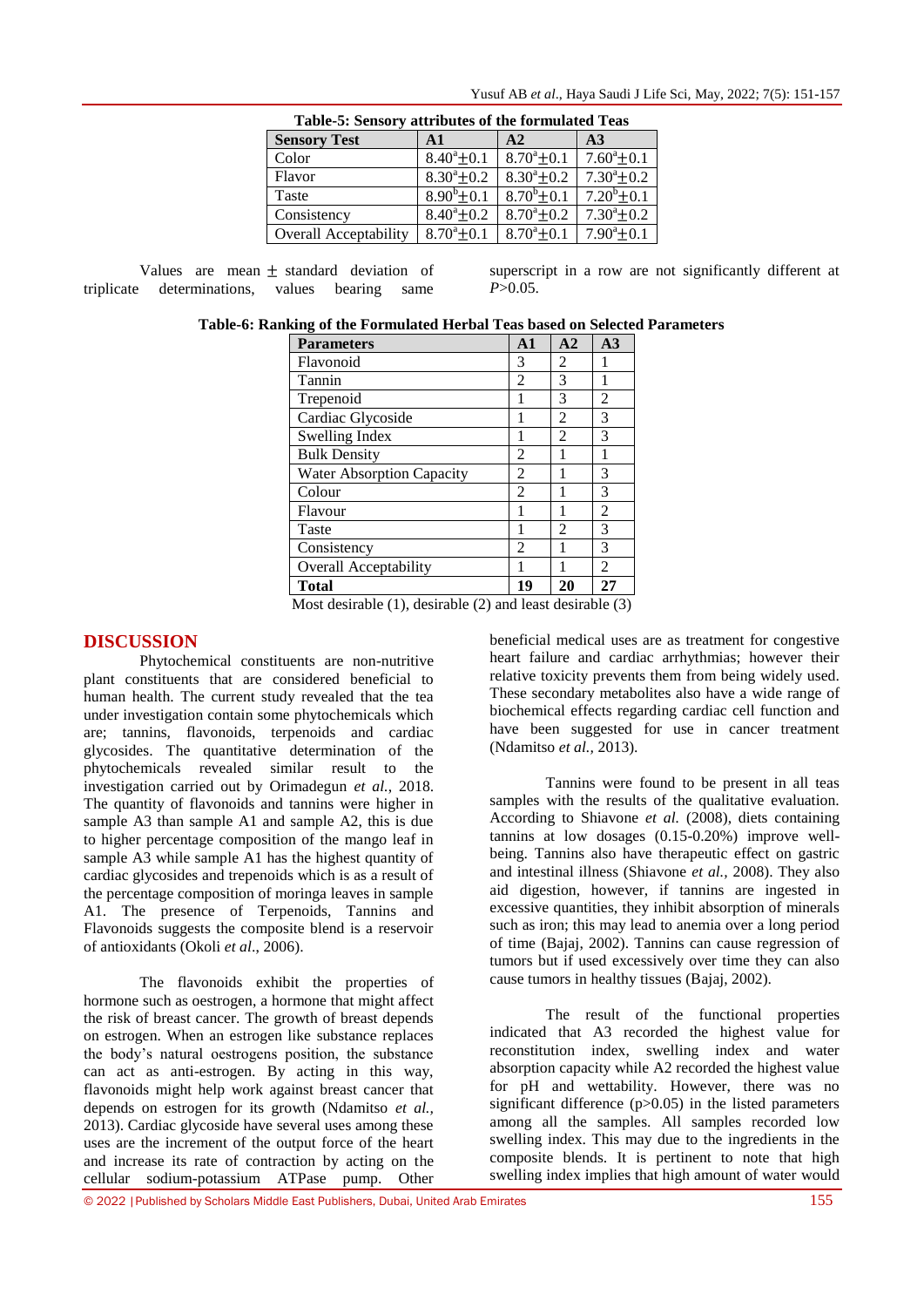be needed to prepare the tea infusion. A1 recorded the highest bulk density. Bulk density is a measure of heaviness of flour or powdered food sample. High bulk density reduces the caloric intake, most especially in children which can result in growth faltering. Nutritionally, low bulk density promotes digestibility, particularly among children with immature digestive system (Afam-Anene and Ahiarakwem, 2014).

The results for the sensorial attributes of the formulations indicated that the composite blends differ in some sensorial attributes evaluated. The results indicated that A1 was rated highest among the three composite blends in all the attributes evaluated. The scores for overall acceptability indicated that the products were highly accepted by the panelist.

## **CONCLUSION**

According to the recent research in last 30 years, tea has been identified as a Nature's reward for promoting human health. There is a continuous increase in the amount of experimental evidence filing the properties of tea and its constituents. The current study established that tea is a source of a large variety of phytochemicals that can be digested, absorbed and metabolized by the body. These phytochemicals have beneficial effect in the prevention of various metabolic diseases in humans. The functional properties of the composite blend formulated suggest that, the samples could be prepared using a small amount of water yet giving the desirable energy density in order to achieve optimum color and taste. The result of the sensory evaluation as revealed by the panelists point to acceptability of the tea prepared. Equally, the study revealed that the herbal tea brewed from A1 is most preferable in color, flavor and overall acceptability. Hence, a blend of mango leaf, moringa leaf and ginger powder can produce herbal tea with appealing sensory attributes. Furthermore, it can be inferred that mango leaf tea supplemented with moringa and ginger is a reservoir of phytochemicals. It can be consumed and commercially distributed to household and community as herbal tea.

## **CONFLICT OF INTEREST**

The authors declare no conflict of interest.

## **REFERENCES**

- Afam-Anene, O.C., & Ahiarakwem, J.H. (2014). Nutritional quality, functional and sensory evaluation of complementary food made from cereals, legume, oilseed and vegetable in 43rd scientific conference on prioritizing the nutrition agenda for sustainable development in the 21st century. *Nutrition Society of Nigeria Proceedings*, 79-83.
- Akila, B., Vijayalakshmi, R., Hemalatha, G., & Arunkumar, R. (2018). Development and evaluation of property of guava leaf based herbal

tea. *Journal of Pharmacognosy functional and Phytochemistry*, **7**: 3036-3039

- AOAC. (2006). Association of Official Analytical Chemists. Official Methods of Analysis of the Association of Analytical Chemists. 18th ed. Washington, D. C. USA.
- Bajaj, Y.P.S. (2002). Medicinal and Aromatic plants. *Biotechnology in Agriculture and Forestry.*Springer-Verlag, Berlin; 24.
- Chandan, C. (2013). Tea (*Camellia sinensis*) and its multifactorial health benefits. *International Journal of Tea Science*, 9; 2–3
- Chukwuma, S., Ezeonu, C. M., & Ejikeme, M. (2016). "Qualitative and Quamtitative Determination of Phtochemical Contents of Indeginous Nigerian Softwoods", *New Journal of Science,* 16;1-9
- Dadamouny, M. A., Unterseher, M., König, P., & Schnittler, M. (2016). "Population performance of Moringa peregrina (Forssk.) Fiori (Moringaceae) at Sinai Peninsula, Egypt in the last decades: Consequences for its conservation". *Journal for Nature Conservation*, 34; 65–74
- De-Heer, B., Dakappa, S. S., Adhikari, R., Timilsina, S. S., & Sajjekhan S. A. (2013). A review on the medicinal plant *Psidium guajava linn.* (Myrtaceae). *Journal of Drug Delivery and Therapeutics*, **3**: 162-168.
- El-olemy, M. M., Al-muktadi, F.J., & Afifi, A. A. (2004). Experimental Phytochemistry, a Laboratory manual,college of pharmacy, King Saud University, King Saud university press. Pp.1-134.
- Indumathi, C., Durgadevi, G., Nithyavani, S., & Gayathri, P.K. (2014). Estimation of terpenoid content and its antimicrobial property in Enicostemma litorrale. *International Journal of Chemical Technology Res.*, 6: 4264 – 4267
- Mathew, J.T., Ndamitso, M. M., Shaba, E.Y., Muhammed, S. S., Salihu, A. B. and Abu, Y. (2015). Determination of the Nutritive and Anti-Nutritive Value of Pelophylax esculentus (Edible Frog). Advance Resources, 4; 412-420.
- Miliauskas, G., Venskutonis, P. R., & Van Beek, T. A. (2004). Screening of radical scavenging activity of some medicinal and aromatic plant extracts. *Food chemistry*, 85; 231-237
- [Mirelle, J., Huijskens, A. J](https://pubmed.ncbi.nlm.nih.gov/?term=Huijskens+MJ&cauthor_id=25157026)**.,** [Mateusz, W](https://pubmed.ncbi.nlm.nih.gov/?term=Walczak+M&cauthor_id=25157026)**.,** [Nicole,](https://pubmed.ncbi.nlm.nih.gov/?term=Koller+N&cauthor_id=25157026)  [K.](https://pubmed.ncbi.nlm.nih.gov/?term=Koller+N&cauthor_id=25157026)**,** [Jacob, J. B.](https://pubmed.ncbi.nlm.nih.gov/?term=Bried%C3%A9+JJ&cauthor_id=25157026)**,** [Birgit, L.](https://pubmed.ncbi.nlm.nih.gov/?term=Senden-Gijsbers+BL&cauthor_id=25157026)**,** [Melanie C. S.,](https://pubmed.ncbi.nlm.nih.gov/?term=Schnijderberg+MC&cauthor_id=25157026) [Gerard,](https://pubmed.ncbi.nlm.nih.gov/?term=Bos+GM&cauthor_id=25157026)  [M. J.](https://pubmed.ncbi.nlm.nih.gov/?term=Bos+GM&cauthor_id=25157026) and [Wilfred, T. V.](https://pubmed.ncbi.nlm.nih.gov/?term=Germeraad+WT&cauthor_id=25157026) (2014). Technical advance: ascorbic acid induces development of double-positive T cells from human hematopoietic stem cells in the absence of stromal cells: National Library of Medicine. Retrieved from<br>(https://en.wikipedia.org/wiki/Ginger) on 13<sup>th</sup> [\(https://en.wikipedia.org/wiki/Ginger\)](https://en.wikipedia.org/wiki/Ginger) on September, 2021.
- Nair, K. P. (2019). "Ginger as a Spice and Flavorant", *Turmeric (Curcuma longa L.) and Ginger (Zingiber officinale Rosc.) - World's*